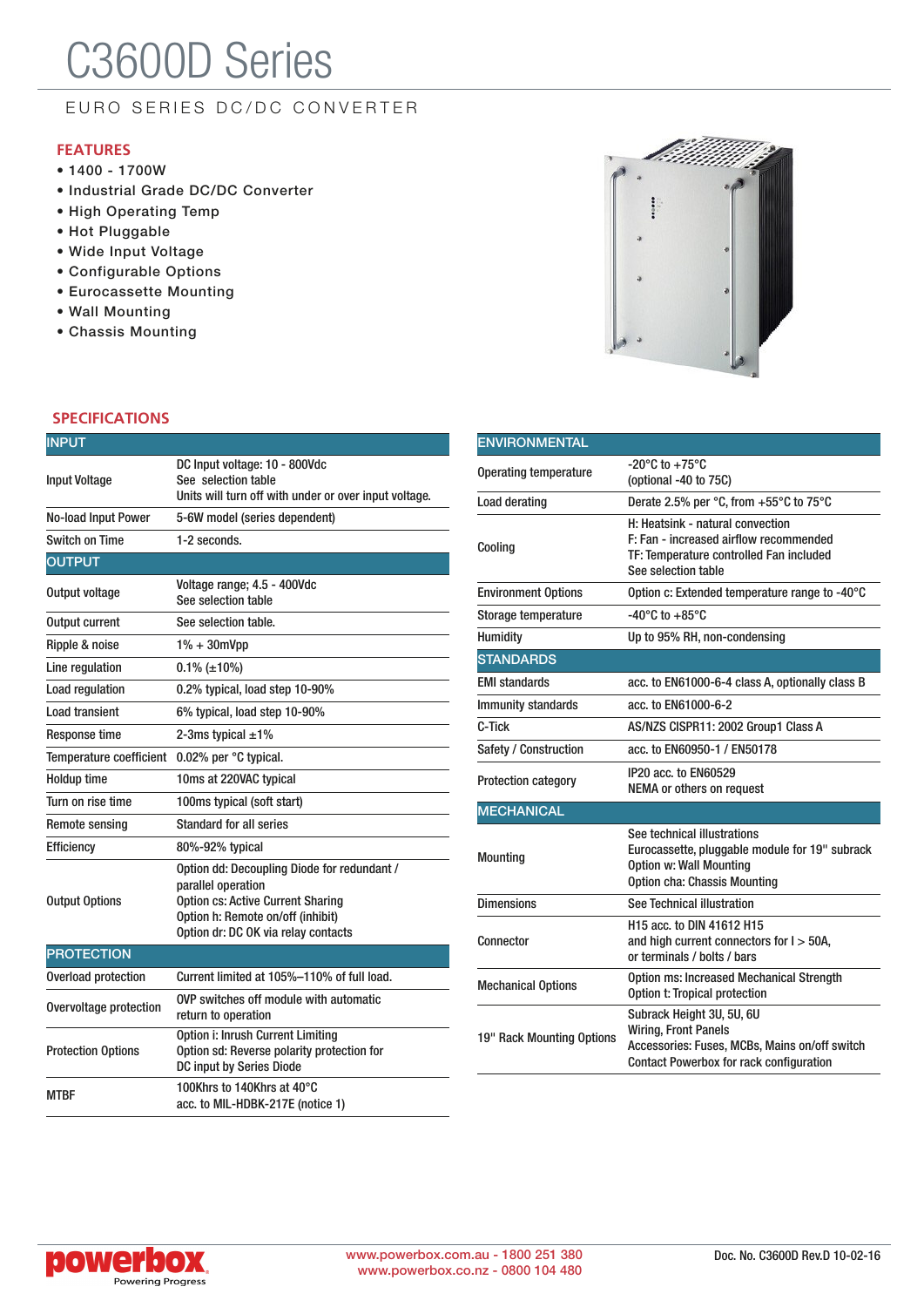# C3600D Series

## EURO SERIES DC/DC CONVERTER

#### **SELECTION TABLE**

| <b>INPUT</b><br>18-36V           | <b>OUTPUT</b><br><b>AMPS</b>                                                                                                                                                                                                                                                                                                                                                                                                                                                                                                            | <b>INPUT</b><br>36-75V                                                                                                                                                                                                                                                                                                                                        | <b>INPUT</b><br>45-90V | <b>INPUT</b><br>80-160V | <b>INPUT</b>                                                                                                                                                                                                                               | <b>INPUT</b> | <b>INPUT</b>        | <b>INPUT</b><br>160-320V 320-380V 320-640V 450-800V | <b>OUTPUT</b><br><b>AMPS</b> | <b>COOLING</b> | <b>OUTPUT</b><br><b>VDC</b> | <b>OUTPUT</b><br><b>RANGE</b> |
|----------------------------------|-----------------------------------------------------------------------------------------------------------------------------------------------------------------------------------------------------------------------------------------------------------------------------------------------------------------------------------------------------------------------------------------------------------------------------------------------------------------------------------------------------------------------------------------|---------------------------------------------------------------------------------------------------------------------------------------------------------------------------------------------------------------------------------------------------------------------------------------------------------------------------------------------------------------|------------------------|-------------------------|--------------------------------------------------------------------------------------------------------------------------------------------------------------------------------------------------------------------------------------------|--------------|---------------------|-----------------------------------------------------|------------------------------|----------------|-----------------------------|-------------------------------|
| C3620                            | 180                                                                                                                                                                                                                                                                                                                                                                                                                                                                                                                                     | C3630                                                                                                                                                                                                                                                                                                                                                         | C3640                  | C3650                   | C3670                                                                                                                                                                                                                                      | C3680Z       | C3670G              | C3670K                                              | 200                          | F              | 5                           | $4.5 - 5.5$                   |
| C3621                            | 120                                                                                                                                                                                                                                                                                                                                                                                                                                                                                                                                     | C3631                                                                                                                                                                                                                                                                                                                                                         | C3641                  | C3651                   | C3671                                                                                                                                                                                                                                      | C3681Z       | C3671G              | C3671K                                              | 130                          | н              | 9                           | $8 - 10$                      |
| C3622                            | 100                                                                                                                                                                                                                                                                                                                                                                                                                                                                                                                                     | C3632                                                                                                                                                                                                                                                                                                                                                         | C3642                  | C3652                   | C3672                                                                                                                                                                                                                                      | C3682Z       | C3672G              | C3672K                                              | 115                          | н              | 12                          | $11 - 13$                     |
| C3623                            | 80                                                                                                                                                                                                                                                                                                                                                                                                                                                                                                                                      | C3633                                                                                                                                                                                                                                                                                                                                                         | C3643                  | C3653                   | C3673                                                                                                                                                                                                                                      | C3683Z       | C3673G              | C3673K                                              | 90                           | н              | 15                          | $14 - 16$                     |
| C3624                            | 55                                                                                                                                                                                                                                                                                                                                                                                                                                                                                                                                      | C3634                                                                                                                                                                                                                                                                                                                                                         | C3644                  | C3654                   | C3674                                                                                                                                                                                                                                      | C3684Z       | C3674G              | C3674K                                              | 65                           | н              | 24                          | $23 - 26$                     |
| C3625                            | 48                                                                                                                                                                                                                                                                                                                                                                                                                                                                                                                                      | C3635                                                                                                                                                                                                                                                                                                                                                         | C3645                  | C3655                   | C3675                                                                                                                                                                                                                                      | C3685Z       | C3675G              | C3675K                                              | 55                           | н              | 28                          | $26 - 30$                     |
| C3629                            | 26                                                                                                                                                                                                                                                                                                                                                                                                                                                                                                                                      | C3639                                                                                                                                                                                                                                                                                                                                                         | C3649                  | C3659                   | C3679                                                                                                                                                                                                                                      | C3689Z       | C3679G              | C3679K                                              | 30                           | н              | 48                          | 45-55                         |
| C3626                            | 21                                                                                                                                                                                                                                                                                                                                                                                                                                                                                                                                      | C3636                                                                                                                                                                                                                                                                                                                                                         | C3646                  | C3656                   | C3676                                                                                                                                                                                                                                      | C3686Z       | C3676G              | C3676K                                              | 25                           | н              | 60                          | 58-68                         |
| C3627                            | 11                                                                                                                                                                                                                                                                                                                                                                                                                                                                                                                                      | C3637                                                                                                                                                                                                                                                                                                                                                         | C3647                  | C3657                   | C3677                                                                                                                                                                                                                                      | C3687Z       | C3677G              | C3677K                                              | 14                           | н              | 110                         | 100-130                       |
| C3627 J                          | 7                                                                                                                                                                                                                                                                                                                                                                                                                                                                                                                                       | C3637J                                                                                                                                                                                                                                                                                                                                                        | C3647J                 | C3657J                  | C3677 J                                                                                                                                                                                                                                    | C3687ZJ      | C3677GJ             | <b>C3677KJ</b>                                      | 8.5                          | н              | 200                         | 190-200                       |
| C3628                            | 5.5                                                                                                                                                                                                                                                                                                                                                                                                                                                                                                                                     | C3638                                                                                                                                                                                                                                                                                                                                                         | C3648                  | C3658                   | C3678                                                                                                                                                                                                                                      | C3688Z       | C3678G              | C3678K                                              | $\overline{7}$               | н              | 220                         | 200-250                       |
| C3628 J                          | 3.5                                                                                                                                                                                                                                                                                                                                                                                                                                                                                                                                     | C3638J                                                                                                                                                                                                                                                                                                                                                        | C3648J                 | C3658J                  | C3678 J                                                                                                                                                                                                                                    | C3688ZJ      | C3678GJ             | C3678KJ                                             | 4.3                          | н              | 400                         | 380-400                       |
| Note - Cooling<br><b>OPTIONS</b> |                                                                                                                                                                                                                                                                                                                                                                                                                                                                                                                                         |                                                                                                                                                                                                                                                                                                                                                               |                        |                         | H: Heatsink - Natural Convection / F: Fan - increased airflow recommended / TF: Temperature controlled Fan included                                                                                                                        |              | See selection table |                                                     |                              |                |                             |                               |
|                                  |                                                                                                                                                                                                                                                                                                                                                                                                                                                                                                                                         |                                                                                                                                                                                                                                                                                                                                                               |                        |                         | Add the designation of options to the model number, eg. C2560-dd-dr-cs                                                                                                                                                                     |              |                     |                                                     |                              |                |                             |                               |
| <b>Model Designation:</b>        |                                                                                                                                                                                                                                                                                                                                                                                                                                                                                                                                         |                                                                                                                                                                                                                                                                                                                                                               |                        |                         | Options for Input, Output, Environmental and Mechanical follow.                                                                                                                                                                            |              |                     |                                                     |                              |                |                             |                               |
| 19" Rack Mounting:               |                                                                                                                                                                                                                                                                                                                                                                                                                                                                                                                                         | Subrack Height 3U, 5U, 6U<br><b>Wiring, Front Panels</b><br>Accessories: Fuses, MCBs, Mains on/off switch<br>Contact Powerbox for rack configuration                                                                                                                                                                                                          |                        |                         |                                                                                                                                                                                                                                            |              |                     |                                                     |                              |                |                             |                               |
| <b>INPUT OPTIONS</b>             |                                                                                                                                                                                                                                                                                                                                                                                                                                                                                                                                         |                                                                                                                                                                                                                                                                                                                                                               |                        |                         |                                                                                                                                                                                                                                            |              |                     |                                                     |                              |                |                             |                               |
| Option "i"                       | (inrush current limiting): A thermistor is connected in series with the input lines which changes its resistance from high to low when it<br>gets hot. It does not reduce the current surge if the input power is interrupted for a short period of time not allowing the thermistor to<br>cool down. Thermistors are fitted as standard to all mains input models except for 1-phase input of models > 2.5kW. Thermistors are<br>available up to 45A. For higher input current an electronic inrush current limitation can be offered. |                                                                                                                                                                                                                                                                                                                                                               |                        |                         |                                                                                                                                                                                                                                            |              |                     |                                                     |                              |                |                             |                               |
| Option "ie"                      |                                                                                                                                                                                                                                                                                                                                                                                                                                                                                                                                         |                                                                                                                                                                                                                                                                                                                                                               |                        |                         | electronic inrush current limiting An electronic circuit limits the inrush current.                                                                                                                                                        |              |                     |                                                     |                              |                |                             |                               |
| Option "sd"                      |                                                                                                                                                                                                                                                                                                                                                                                                                                                                                                                                         |                                                                                                                                                                                                                                                                                                                                                               |                        |                         | (series diode): A series diode protects the module against input voltage of wrong polarity (additional power losses).                                                                                                                      |              |                     |                                                     |                              |                |                             |                               |
| Option "ad"                      |                                                                                                                                                                                                                                                                                                                                                                                                                                                                                                                                         |                                                                                                                                                                                                                                                                                                                                                               |                        |                         | (anti-parallel diode): To avoid the power losses of a series diode a diode is provided with opposite polarity in parallel to the input<br>blowing an internal or external fuse if the module is connected to a supply with wrong polarity. |              |                     |                                                     |                              |                |                             |                               |
| Option "au"                      |                                                                                                                                                                                                                                                                                                                                                                                                                                                                                                                                         | (auto-ranging) For standard dual AC input models the range of 115/230Vac is to be selected by connecting the input line to different<br>pins on the connector. With auto-ranging the unit senses the input voltage and provides automatically the correct connection.                                                                                         |                        |                         |                                                                                                                                                                                                                                            |              |                     |                                                     |                              |                |                             |                               |
| Option "p"                       |                                                                                                                                                                                                                                                                                                                                                                                                                                                                                                                                         | (power fail): A signal (logic or relay) is given if the input voltage (AC or DC) drops below the specified limit.<br>In AC input units we sense the rectified input voltage so that a power fail alarm will not be triggered if at light loads mains power<br>returns before the input capacitors are substantially discharged.                               |                        |                         |                                                                                                                                                                                                                                            |              |                     |                                                     |                              |                |                             |                               |
| Option "r"                       |                                                                                                                                                                                                                                                                                                                                                                                                                                                                                                                                         | (relay): A relay instead of a logic signal is provided for failure indication.                                                                                                                                                                                                                                                                                |                        |                         |                                                                                                                                                                                                                                            |              |                     |                                                     |                              |                |                             |                               |
|                                  | <b>OUTPUT OPTIONS</b>                                                                                                                                                                                                                                                                                                                                                                                                                                                                                                                   |                                                                                                                                                                                                                                                                                                                                                               |                        |                         |                                                                                                                                                                                                                                            |              |                     |                                                     |                              |                |                             |                               |
| Option "dd"                      |                                                                                                                                                                                                                                                                                                                                                                                                                                                                                                                                         | (decoupling diode): For redundant operation the outputs of two or more units are paralleled behind de-coupling diodes so that an<br>internal fault of one module does not affect the operation of the others. These diodes cause power losses.                                                                                                                |                        |                         |                                                                                                                                                                                                                                            |              |                     |                                                     |                              |                |                             |                               |
| Option "cs"                      |                                                                                                                                                                                                                                                                                                                                                                                                                                                                                                                                         | (active current sharing): An additional control circuit provides active current sharing via an interconnecting wire between converters<br>that operate in parallel. Active current sharing should be used for multi-output units operating inparallel.                                                                                                        |                        |                         |                                                                                                                                                                                                                                            |              |                     |                                                     |                              |                |                             |                               |
| Option "csi"                     |                                                                                                                                                                                                                                                                                                                                                                                                                                                                                                                                         | (current sharing interrupt): Option "csi" will effect the removal of the "cs" signal. Should there be an instance where a unit is not<br>supplying the load, then the effect of its "cs" signal is removed, and the load voltage is unaffected by this condition.<br>(inhibit): A terminal connected to the negative input line also shuts off the converter. |                        |                         |                                                                                                                                                                                                                                            |              |                     |                                                     |                              |                |                             |                               |
| Option "h1"                      |                                                                                                                                                                                                                                                                                                                                                                                                                                                                                                                                         |                                                                                                                                                                                                                                                                                                                                                               |                        |                         |                                                                                                                                                                                                                                            |              |                     |                                                     |                              |                |                             |                               |
| Option "h2"                      |                                                                                                                                                                                                                                                                                                                                                                                                                                                                                                                                         | This can also be used in conjunction with a thermal trip which shuts the unit down.<br>(inhibit): Operation of the unit is inhibited if a voltage signal (5V/10mA) is applied in reference to the negative line of the (main) output.                                                                                                                         |                        |                         |                                                                                                                                                                                                                                            |              |                     |                                                     |                              |                |                             |                               |
| Option "rco"                     |                                                                                                                                                                                                                                                                                                                                                                                                                                                                                                                                         | (reducing current limiting at over temperature) A circuit reduces the current limiting level at higher temperature (to be specified).                                                                                                                                                                                                                         |                        |                         |                                                                                                                                                                                                                                            |              |                     |                                                     |                              |                |                             |                               |
| Option "d"                       |                                                                                                                                                                                                                                                                                                                                                                                                                                                                                                                                         | (DC-ok, one output): A logic signal is given if the output voltage (main output in multi-output systems) is below the specified limit.                                                                                                                                                                                                                        |                        |                         |                                                                                                                                                                                                                                            |              |                     |                                                     |                              |                |                             |                               |
| Option "m"                       |                                                                                                                                                                                                                                                                                                                                                                                                                                                                                                                                         | (DC-ok, all outputs): In multi-output systems a logic signal is provided if the voltage of any output is below the specified limit.                                                                                                                                                                                                                           |                        |                         |                                                                                                                                                                                                                                            |              |                     |                                                     |                              |                |                             |                               |
| Option "ac"                      |                                                                                                                                                                                                                                                                                                                                                                                                                                                                                                                                         | (AC ok) A logic signal connected to relay contacts is given if the output voltage of an inverter is below the specified limit.                                                                                                                                                                                                                                |                        |                         |                                                                                                                                                                                                                                            |              |                     |                                                     |                              |                |                             |                               |
| Option "y"                       |                                                                                                                                                                                                                                                                                                                                                                                                                                                                                                                                         | (sys-reset): This logic signal is a combination of power fail and DC-ok as specified for VME systems.                                                                                                                                                                                                                                                         |                        |                         |                                                                                                                                                                                                                                            |              |                     |                                                     |                              |                |                             |                               |
| Option "r"                       |                                                                                                                                                                                                                                                                                                                                                                                                                                                                                                                                         | (relay): A relay instead of a logic signal is provided for failure indication.                                                                                                                                                                                                                                                                                |                        |                         |                                                                                                                                                                                                                                            |              |                     |                                                     |                              |                |                             |                               |